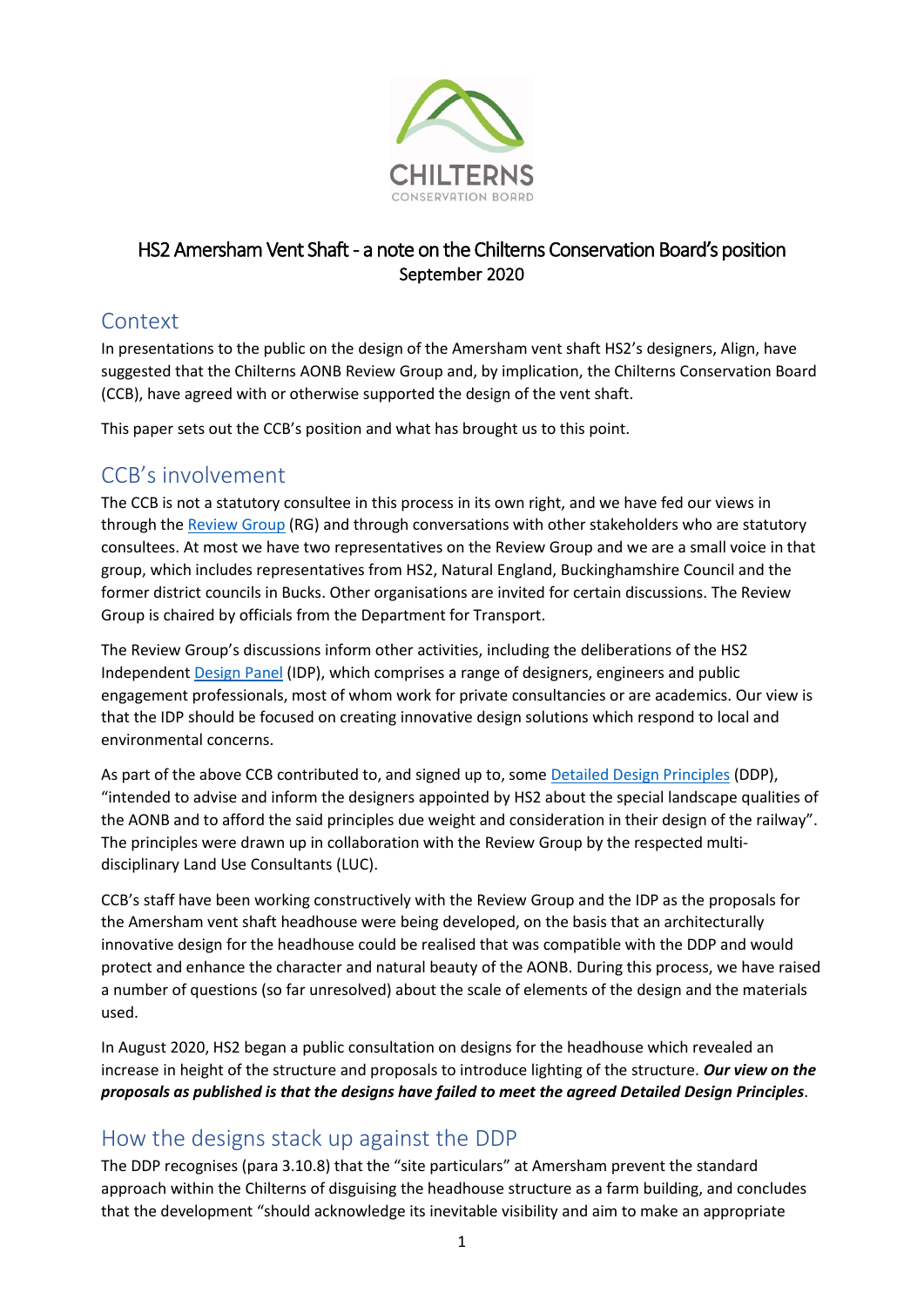architectural statement". *Our view is that the visibility of the site highlights the need for a solution that is sensitive to the site's setting within the AONB*, and that the qualification "appropriate" highlights an overarching principle that, if an architectural statement cannot be identified that protects and enhances the natural beauty of the area - in accordance with the CRoW Act - then the default position should be to minimise visual impact.

| The site will form a new gateway to old Amersham.<br>The only regard that has been had to the                                                     |
|---------------------------------------------------------------------------------------------------------------------------------------------------|
|                                                                                                                                                   |
| character of Amersham is the use of flints<br>There should be regard for the character of                                                         |
| Amersham as a small rural town of very distinctive<br>in the gabions that assist with level changes                                               |
| historic character. It is not urban.<br>and provide vehicle barriers (the CCB has                                                                 |
| no problem with these gabions). The design                                                                                                        |
| of the "crown" and the materials used bear                                                                                                        |
| no relation to Amersham and introduce a                                                                                                           |
| very urban element (similar to urban                                                                                                              |
| infrastructure such as a gas holder or sports                                                                                                     |
| stadium) into an otherwise rural setting.                                                                                                         |
| The materials used in the visible parts of                                                                                                        |
| the headhouse (anodised aluminium) and                                                                                                            |
| compound enclosure (weathered [rusty]                                                                                                             |
| steel) are not related to the area either                                                                                                         |
| (although the CCB is not unduly concerned                                                                                                         |
| with the weathered steel enclosure).                                                                                                              |
| Key viewpoints should be identified and<br>This principle has been followed, although                                                             |
| photographed and accurate visualisations<br>questions have been raised by others in the                                                           |
| produced. There are potential overlooking issues<br>Review Group about the accuracy of the                                                        |
| from high ground to both north and south.<br>visualisations. Interpretation of the                                                                |
| visualisations is of course subjective, but                                                                                                       |
| the CCB's position is that these have                                                                                                             |
| demonstrated how alien and obtrusive the                                                                                                          |
| structure is in the surrounding landscape,                                                                                                        |
| and also how easy it would be to almost                                                                                                           |
| completely obscure the necessary parts of                                                                                                         |
| the headhouse using the level changes,                                                                                                            |
| steel enclosure and tree planting.                                                                                                                |
| Particular attention should be paid to silhouette<br>This is the principle that the scheme's                                                      |
| and massing to respond to the multiple and moving<br>designers rely heavily upon. The design will                                                 |
| viewpoints from users of the surrounding road.<br>provide an interesting (possibly                                                                |
| Sculptural forms may be appropriate.<br>distracting?) dynamic silhouette for people                                                               |
| travelling on the neighbouring roads. The                                                                                                         |
| question of whether this is appropriate in                                                                                                        |
| the context of the Chilterns AONB remains<br>moot.                                                                                                |
|                                                                                                                                                   |
| Level constraints, sight lines for adjacent roads and<br>This principle has been followed (although<br>we have not had access to the 3D modelling |
| opportunities should be explored through the use<br>of 3D modelling.<br>to dynamically explore the proposed                                       |
| scheme ourselves). As noted above, the                                                                                                            |
| modelling demonstrates how changes in                                                                                                             |
| level and sight lines could be utilised to                                                                                                        |
|                                                                                                                                                   |
| reduce the impact of the proposal on the                                                                                                          |

The document then sets out a specific set of nine principles for the Amersham development (para 3.10.13).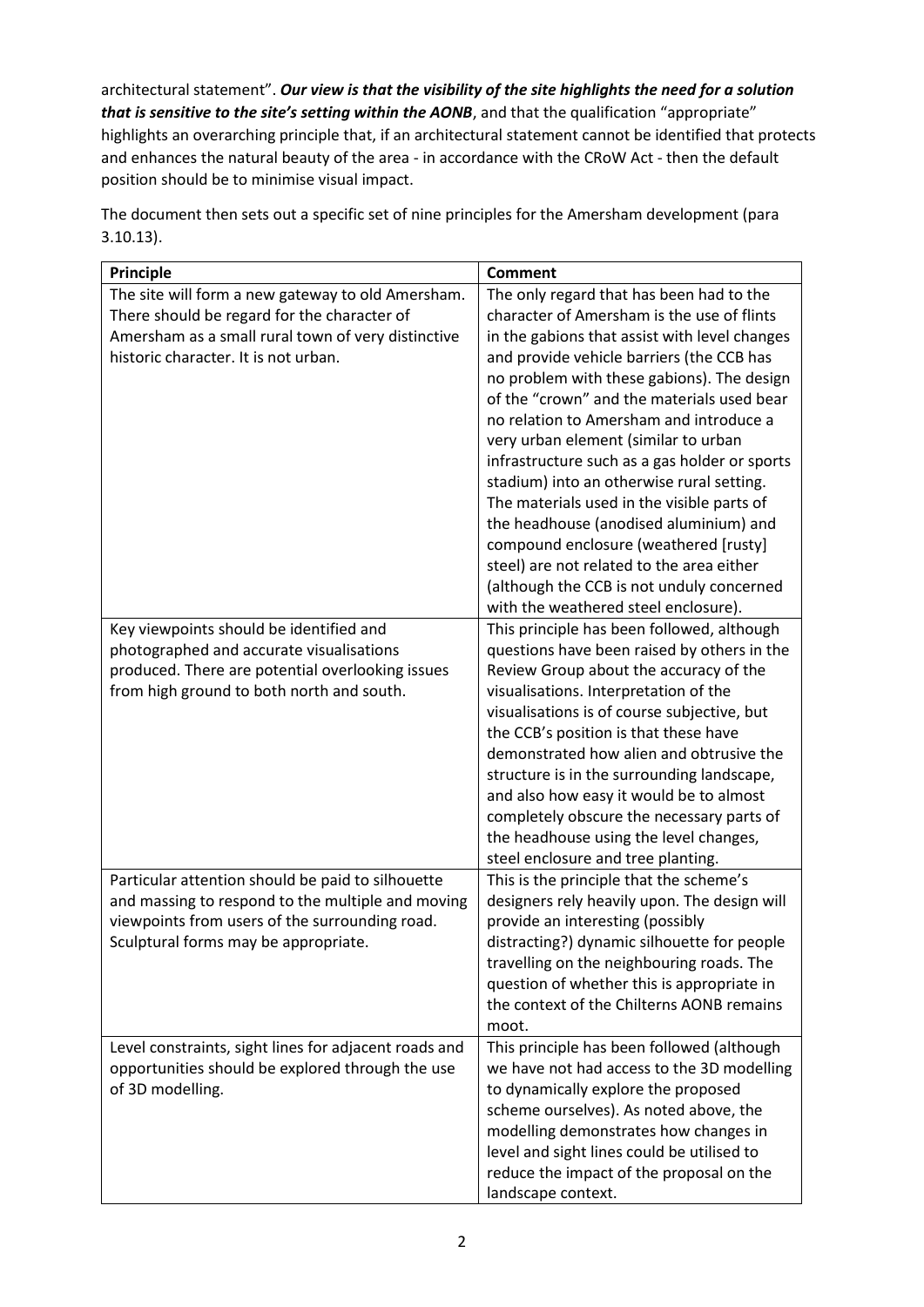| The datum of the building platform will be             | The buildings have been successfully           |
|--------------------------------------------------------|------------------------------------------------|
| determined by the location of the access from          | lowered in the landscape, reducing their       |
| Whielden Street. Moving the access northwards          | visibility, and thereby countering the         |
| towards the existing A413 over-bridge should be        | contention that there must be a statement      |
| investigated as this will lower the buildings within   | structure on this site because of the          |
| the landscape.                                         | inevitable visibility of the headhouse in this |
|                                                        | location. The headhouse can be almost          |
|                                                        | entirely obscured from most if not all         |
|                                                        | viewpoints in the surrounding countryside,     |
|                                                        | and arguably therefore should be.              |
| All technical requirements of the facility, its access | This principle appears to have been met        |
| and the surrounding highways should be clearly         | fully, and would continue to be met            |
| understood and complied with. A Constraints Plan       | without the anodised aluminium crown on        |
| should form part of the Schedule 17 application.       | the top of the headhouse. (We note that a      |
|                                                        | 1.1m balustrade for the safety of personnel    |
|                                                        | working on the roof of the headhouse           |
|                                                        | would still be required, but this could be a   |
|                                                        | simple unobtrusive metal railing).             |
| The compound design and perimeter fence or wall        | While the CCB is not unduly concerned          |
| should be considered an integral part of the           | about the design of the weathered steel        |
| buildings with particular attention to the design of   | enclosure or the landscaping (gabions)         |
| lighting and security elements which may be higher     | addressing the level changes, it can be        |
| than the perimeter fence.                              | argued that the designs of the compound        |
|                                                        | perimeter and the headhouse building are       |
|                                                        | not well-integrated, in terms of materials     |
|                                                        | (weathered steel vs anodised aluminium) or     |
|                                                        | detailing (organic flowing oval plan with      |
|                                                        | relatively level top punctured by              |
|                                                        | naturalistic "foliage" shapes vs hard steeply  |
|                                                        | slanted shards with a wavy top).               |
|                                                        | The CCB's attention has not been drawn to      |
|                                                        | the design of any lighting or security         |
|                                                        | elements that may be higher than the           |
|                                                        | perimeter - if that is because there are       |
|                                                        | none, then this is to be welcomed, but         |
|                                                        | needs to be confirmed.                         |
|                                                        | Note: it had been assumed that the             |
|                                                        | reference to lighting here referred to         |
|                                                        | security or operational lighting, but the      |
|                                                        | proposed scheme now includes the               |
|                                                        | potential for the illumination of the          |
|                                                        | architectural features of the headhouse        |
|                                                        | design for purely aesthetic purposes - such    |
|                                                        | lighting had not previously been suggested,    |
|                                                        | and is completely unacceptable in the          |
|                                                        | context of the Chilterns AONB. The excuse      |
|                                                        | that the nearby road junction is illuminated   |
|                                                        | does not provide a justification, since the    |
|                                                        | junction is already considered to be           |
|                                                        | excessively lit and the CCB always seeks       |
|                                                        | reductions in unnecessary road lighting in     |
|                                                        | the AONB and its setting.                      |
| The area is considered at high risk from fly-tipping.  | The gabions and steel roadside barriers (the   |
| Designs should provide suitable deterrent              | CCB has not seen designs of these -            |
| measures.                                              | presumably standard Arnco-type barriers)       |
|                                                        |                                                |